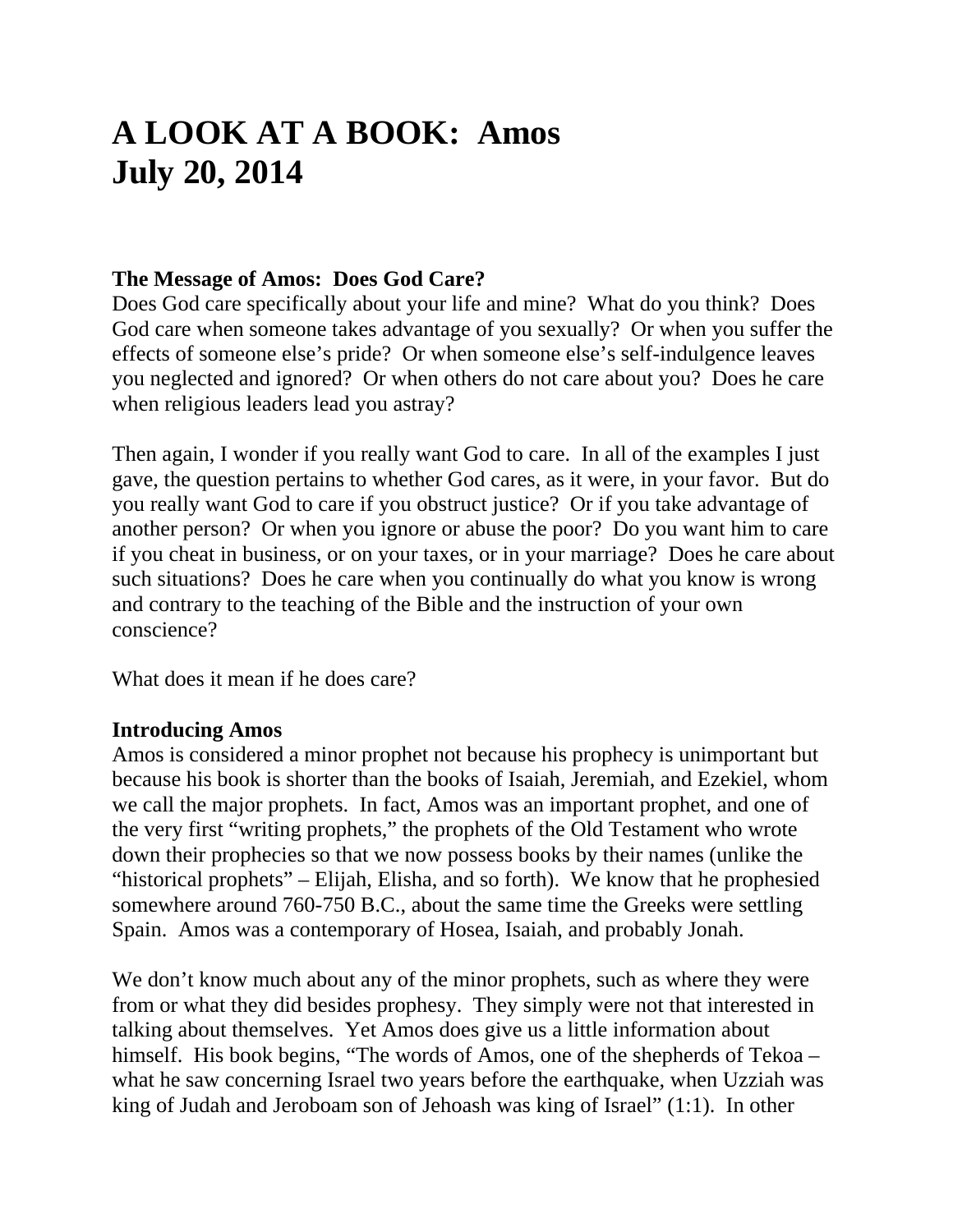words, we know that he was from Tekoa, which was located in the south, below Jerusalem and toward the Dead Sea. We know that he was a sheep and fruit farmer (see also 7:14). We know that he was neither the son of a prophet nor a professional prophet himself (7:14). Whether he was rich and prosperous or poor and struggling we cannot say. But for a brief time, God called him to serve as a prophet in the northern kingdom of Israel. Since he was from Judah, he would have been a foreigner in Israel. To his prophetic calling, then, he brought a sharp businessman's eye and an outsider's honesty.

God often calls surprising people to serve him in surprising ways. Just think back through the stories in the Old Testament. The pagan Abraham became the father of the faithful. The eighty-year-old and stuttering Moses became the great lawgiver and liberator of Israel. The young shepherd boy David became Israel's greatest king. On and on we could go. And Amos, a farmer and a fig picker, was called by God to be a prophet to a nation that appeared to be prosperous and successful. Who would have planned such things?

So Amos the farmer was given a thunderous word from God "Two years before the earthquake," the very first verse tells us. We don't know much about this earthquake, but we do know that a great land rift runs from Africa, through Palestine near the Dead Sea, and up into Asia, and that that part of the world can have horrific earthquakes. The ancient Jewish historian Josephus reports that an earthquake occurred in 31 B.C. in which thirty thousand people died. Evidently, the earthquake Amos mentioned was significant enough that it was remembered long afterward. The prophet Zechariah referred to it hundreds of years later, even mentioning King Uzziah by name (Zechariah 14:5). We may well surmise that God used this earthquake to drive home to Israel Amos's message of their dependence upon God as well as their need to turn to him in repentance.

Amos gave his prophecy during one of the most prosperous periods in Israel's history since Solomon's day. So Amos's sharply critical prophecy would have had both the unexpected suddenness of an earthquake and the sobering ferocity of a lion's roar.

As we now turn to the book of Amos, we find that God cares. God cares a lot! And he let the Israelites (and us) know that beyond a shadow of a doubt. To see that, we will consider first *the Judge and the judged* in 1:1-3:8. Second, we will consider *the focus of God's judgment* in 3:9-6:14. And third, we will consider *the character and cause of God's judgment* in chapters 7-9.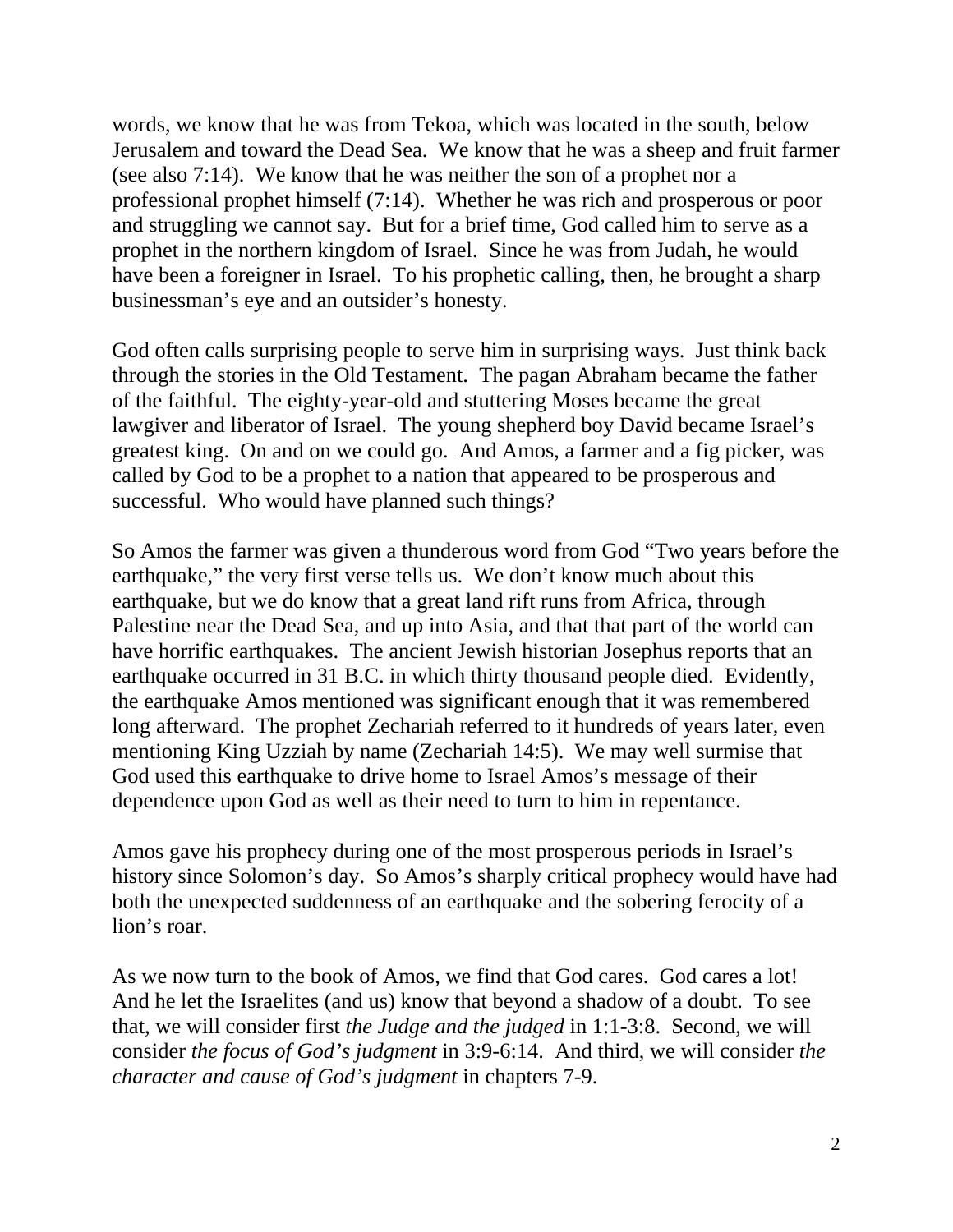## **The Judge and the Judged**

In the first few chapters, we learn that God will speak judgment against the nations and against his people.

## *The Judge (1:1-2; 3:3-8)*

Understanding the book of Amos requires knowing who its main character is, and it isn't Amos. It's the Lord God: "The Lord roars from Zion and thunders from Jerusalem; the pastures of the shepherds dry up, and the top of Carmel withers" (1:2). This judge has more than a mere passing interest in human affairs. He roars about them!

The word "roar" describes both the manner in which God's Word came – abruptly and ferociously – and its sobering content. In chapter 3, the image of a roaring lion is used in parallel with the sovereign Lord:

 The lion has roared – who will not fear? The Sovereign Lord has spoken – who can but prophesy? (3:8; cf. 3:4, 12; 5:19)

Once you have seen a lion's speed, power, and prowess, and then you recall that a roar often signifies a lion's hunger, you pay attention to their bellows. In Amos's day, lions roamed about Judah and Israel. It was a ferocious image for a prophet to use.

Notice also, Amos presents the Lord as roaring "from Zion" and "Jerusalem" (1:2). That would have grabbed the attention of his Israelite readers! Jerusalem was the religious center that the northern kingdom's founding rebel – King Jeroboam I – had rejected.

*The Judge speaks.* Yes, and God would do more than stir. He would speak. Amos lists a string of rhetorical questions at the beginning of chapter 3, all of which serve to accentuate the necessary connection between a cause and an effect: "Do two walk together unless they have agreed to do so? Does a lion roar in the thicket when he has no prey?" (3:3-4). "When disaster comes to a city, has not the Lord caused it?" (3:6b). The implied answer is, Yes, disaster comes *because* the Lord causes it!

Then this interesting verse follows: "Surely the Sovereign Lord does nothing without revealing his plan to his servants the prophets" (3:7). And the verse we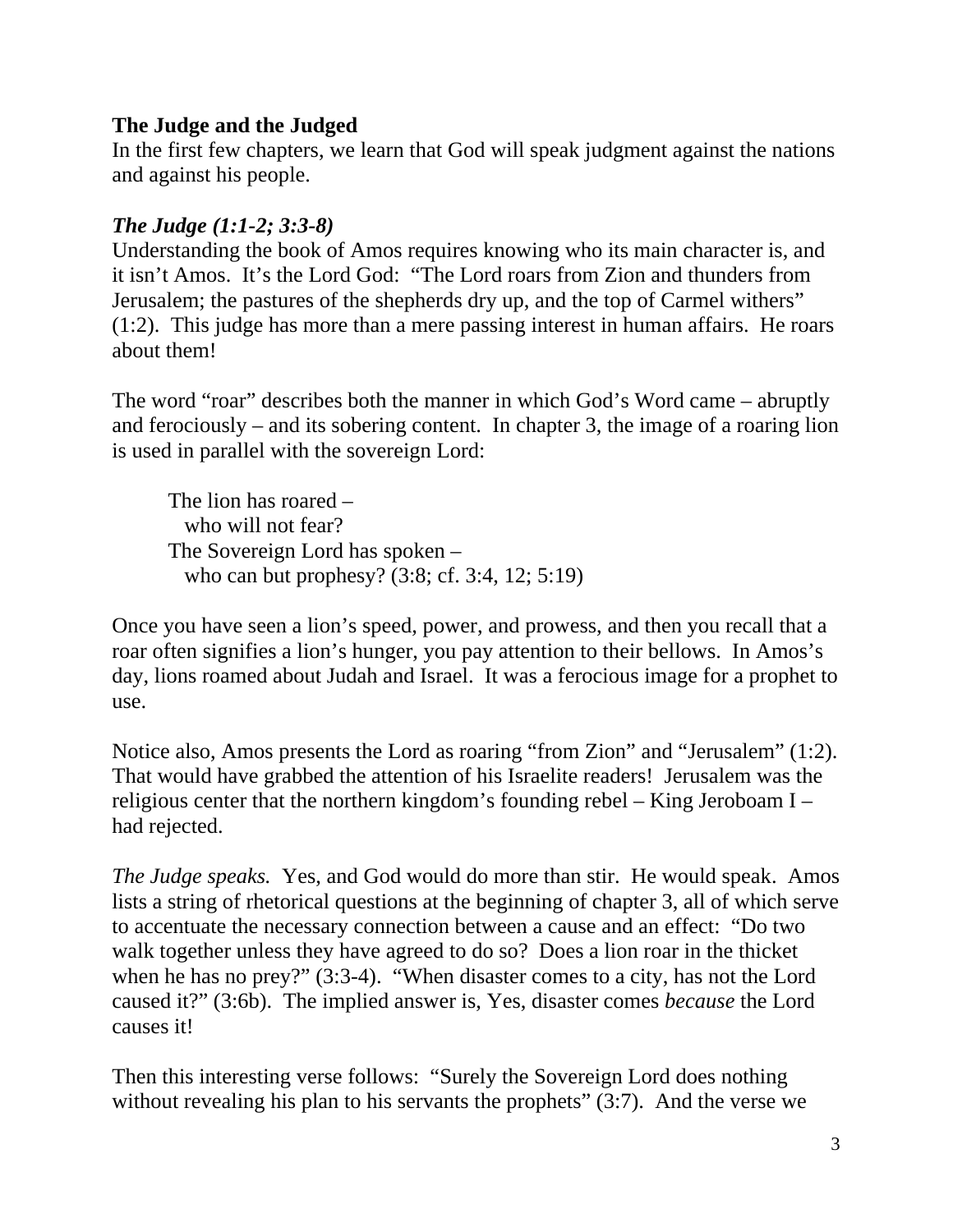have already read comes next: "The lion has roared – who will not fear? The Sovereign Lord has spoken – who can but prophesy?" (3:8). God is sovereign; he even causes disasters. And this sovereign God speaks! He is a God of words.

Amos felt compelled to prophesy. We should feel compelled to listen.

When God speaks through his prophet Amos, he speaks about judgment. Back in one of Amos's opening verses, we read, "I will not turn back my wrath" (1:3b). Amos comes bearing a message of judgment – never a popular message, but always an important one.

## *The judged (1:3-32)*

If God is the Judge, who are the judged?

*The nations.* First, we see that the Lord judges the nations. The pagan nations may not have realized that the Lord was their God, but their ignorance did not diminish their accountability. No one is excluded from God's judgment. All of us will give account to him.

Amos begins by casting his prophecies of judgment against Israel's neighbors: Damascus (the Arameans) to their northeast, Gaza (the Philistines) to the southwest, Tyre (the Phoenicians) to the northwest, Edom to the southeast, and Ammon and Moab to the east. The nations all around them are indicted: "For three sins of Damascus, even for four, I will not turn back my wrath" (1:3). That phrase – "For three sins…even for four" – is repeated for different nations throughout the chapter.

If the northern Israelites were put off by Amos's southern accent, you can be sure they liked what he said about their enemies. "This is a preacher we can listen to! He tells us what's wrong with everybody else!" I can imagine a crowd gathering around Amos and enjoying what they were hearing: the sins of their neighbors expose. Incidentally, one of the fastest ways to build a friendship with someone is to complain together about the same people.

Notice, too, the Lord's concern for cruelty against human beings. It is not so much the political possession of this or that territory that concerns him, but the cruelty with which people are treated by whoever the governing authority is.

God cares.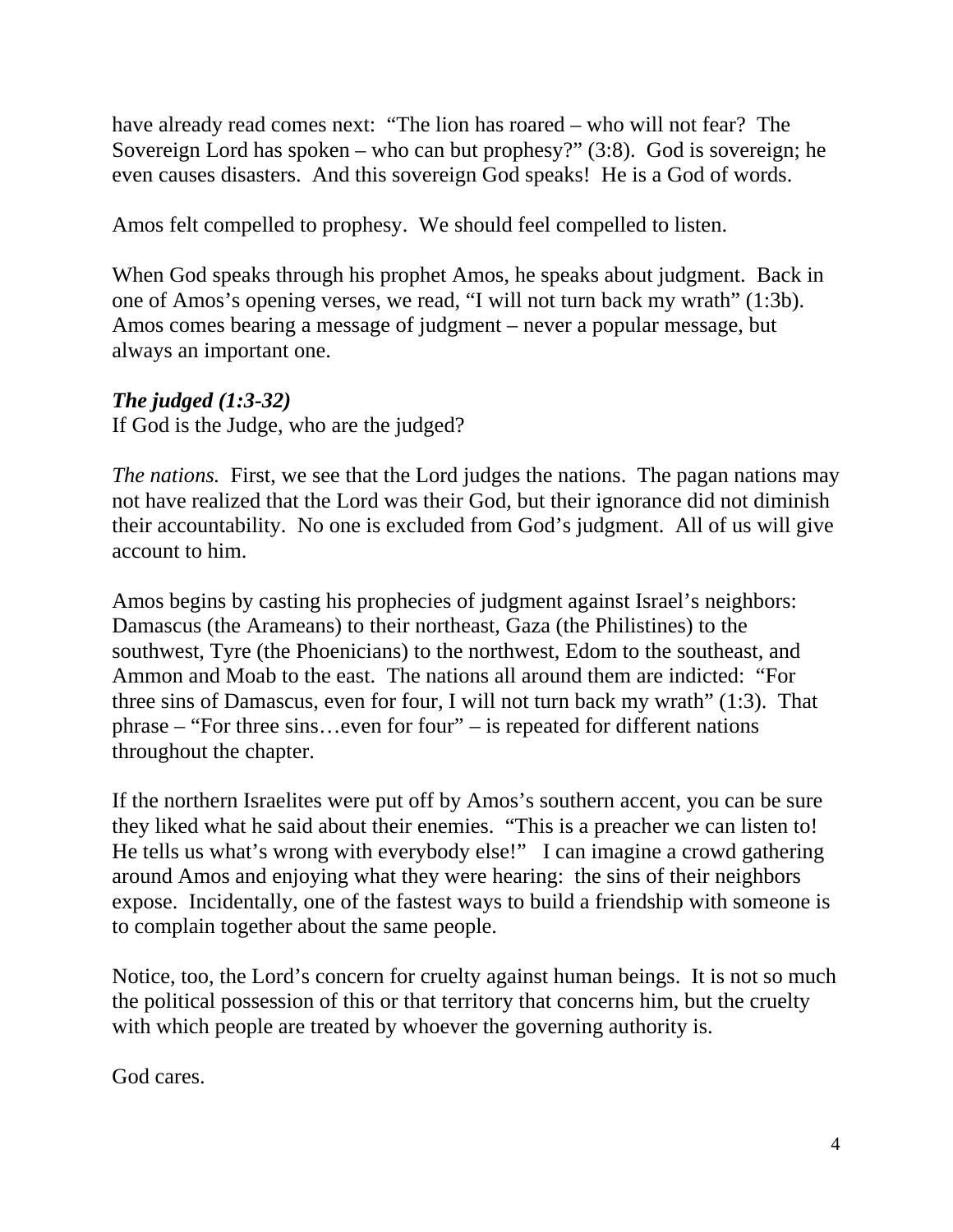So, as we said, the crowd was probably enjoying what Amos was saying at this point. But then he turned to what people call "meddlin'."

*God's people.* Amos promised that God would not only judge the nations, he would also judge his own people. Perhaps the Israelites thought they were exempt from God's judgment because they were his special people. But such thinking could not have been more mistaken.

Amos does not begin by launching into an attack on Israel's sins, but Judah's: "This is what the Lord says: 'For three sins of Judah, even for four, I will not turn back my wrath'" (2:4a). Notice, God's condemnation of Judah makes her sound like just another nation! Yet that condemnation is explicitly religious: "they have rejected the law of the Lord and have not kept his decrees…they have been led astray by false gods" (2:4b).

Then, finally, Amos turned to them and announced their sins and the judgment that was about to befall them. The indictment was sweeping. They had committed sins of economic and religious oppression. The righteous, the needy, and the poor had been abused. Despite God's grace to them in the Exodus, they had rejected his commands. Their idolatrous worship had taken a grotesquely immoral form: "Father and son use the same girl and so profane my holy name. They lie down beside very altar on garments taken in pledge" (2:7b-8).

In response to Israel's gross immoralities, God's promise was most severe: "I will crush you" (2:13).

The Israelites thought their background meant they were immune from God's judgment. They did not realize that great privilege meant great accountability: "You only have I chosen of all the families of the earth; therefore I will punish you for all your sins"  $(3:2)$ .

## **The Focus of God's Judgment (3:9-6:14)**

Amos taught that God's judgment focuses in on his people, particularly their leaders, and especially their religion.

## *His people (3:9-15; 6:8-14)*

First, in the middle chapters of the book Amos continued to develop the idea that God would judge his people. God, frankly, seems angry in these chapters. He demands to be heard. He becomes his own people's foe. And he summons witnesses – surprising witnesses – to indict his own people.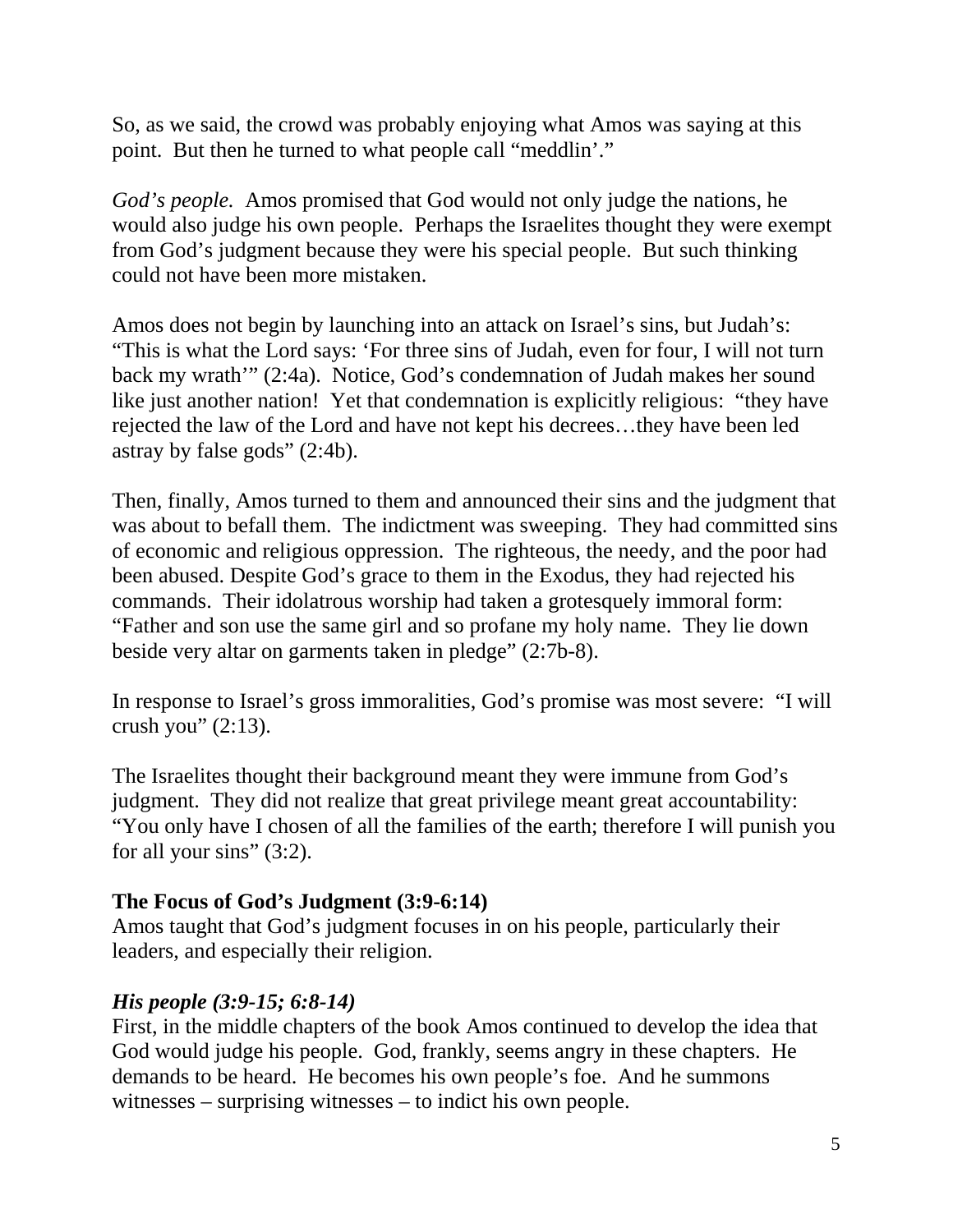#### Amos 3:9-10

Ashdod? Egypt? These were the enemies of Israel! Yet God was calling *them* to assemble and be witnesses against the wrongs of his own people. God then tells these enemies to testify to what God will do to his people.

Amos 3:13-15

Their altars were false. Their opulent homes testified to their self-indulgence Indeed, there are many indications throughout Amos's little book that the people were characterized by indulging themselves. They seemed to think they deserved everything. They had become proud. "Did we not take Karnaim by our own strength?" (6:13).

How bizarre Amos's words must have sounded on the streets of what looked like a secure nation! The Egyptian and Assyrian Empires had been in decline for several decades. Israel was at the zenith of its power and prosperity. Then along came Amos charging Israel with abusing the privileges of their special covenant with God. How odd! Everything was going so well. Too often, present blessings consumed selfishly give way to future trials.

God would humble his people. He would prevent them from being awed at themselves and cause them to be awed by him. So he would decimate them, and devastate them: "I will stir up a nation again you, O house of Israel," the Lord promises, forecasting the invasion of Assyria several decades later (6:14). God would judge his people.

## *Their leaders (4:1-3; 6:1-7)*

God promised particularly to judge the leaders of Israel. And he did not only mean male leaders.

Amos 4:1-2

Amos called the leading women of Samaria (another name for Israel) "cows" not to comment on their appearance, but because of their lazy, luxurious, selfindulgent lives. These women had sinned against the poor and needy, and God cared about the people toward whom these women were mindless. In his holiness, therefore, God would judge them. No one else had effectively turned these women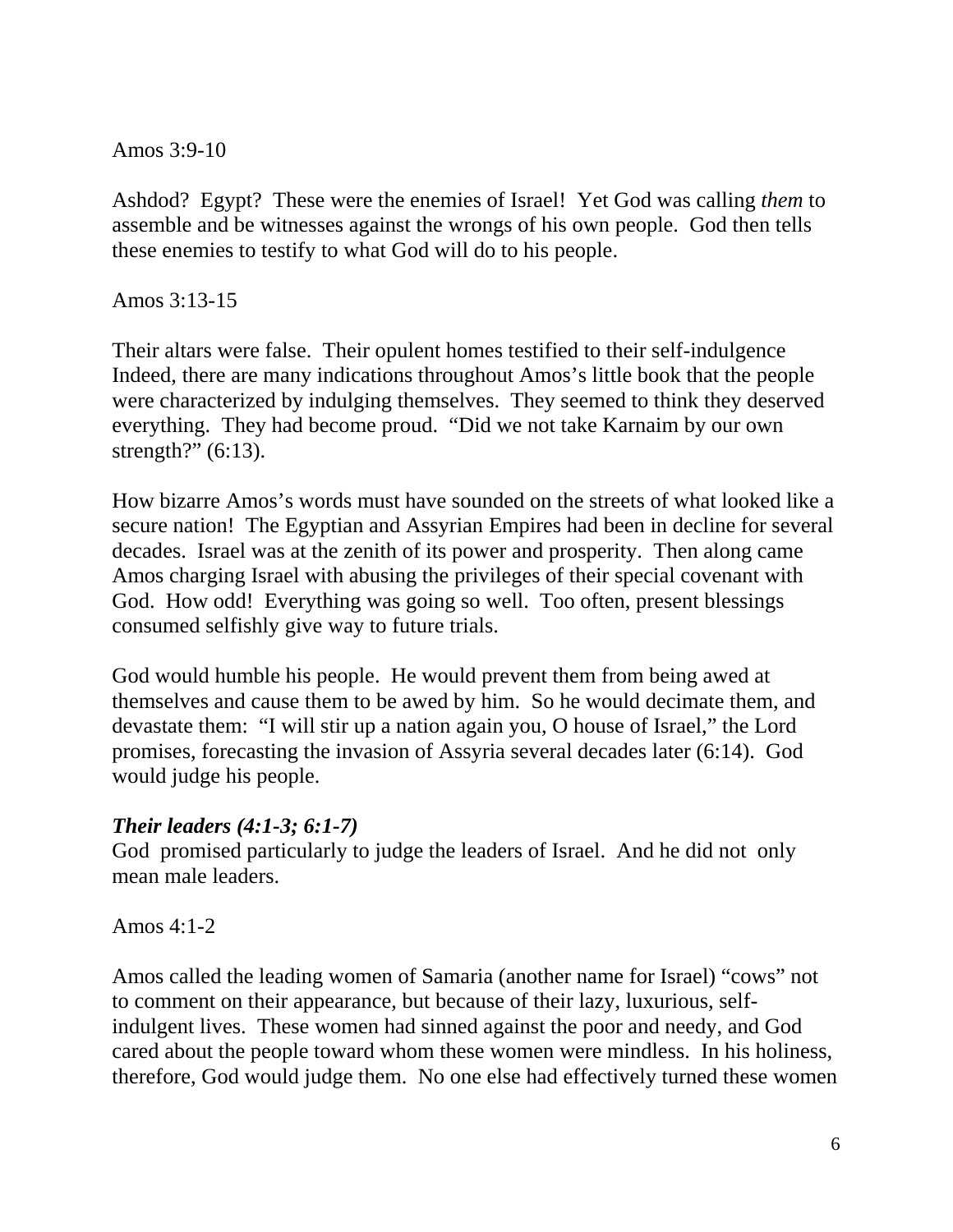(or the whole nation) back to God, so God would turn them back – like fish caught by fishhooks.

Israel's notable men also received God's condemnation because they had been using the people for their own ends. They too were wrongly complacent, or as the old translations put it, "at ease in Zion." So the Lord blasted them.

Amos 6:1-7

These leaders of Israel were at ease because of their money, which shows how blind they were to the truth. Money has never brought one moment of lasting security. Notice also how Amos denounces them for being compassionless: "you do not grieve over the ruin of Joseph" (6:6), that is, over the ruin of God's people. They were lounging! They didn't care what happened to others.

## *Their religion (4:4-5:27)*

Amos taught that God's judgment focused in on his own people, particularly their leaders . Yet he also taught that God's judgment focused especially on the nation's religion.

Israel's brand of religion allowed them to sin and to maintain a sense of God's favor at the same time. They loved their sin and they loved their religion. So they constructed a religion that let them have both. They made idols for themselves that could not speak, and in the silence of these idols, they heard consent.

Clearly, Israel's religion was a sham. Yet how many people today follow the same path! Church congregations that welcome sin are congregations that banish Christ. There is no such thing as a saving faith that does not produce works.

God warned the Israelites by famine and plague, but they would not listen.

Amos 4:6-11

The Israelites were characterized by a deliberate unrepentance. Fueled by a wrongful pride, they ignored God's warnings. They didn't think they needed to pay any attention to them.

Trials are meant to turn the faces of rebellious people toward God. In stupidity and selfishness, we refuse to learn. In mercy, he sends more trials.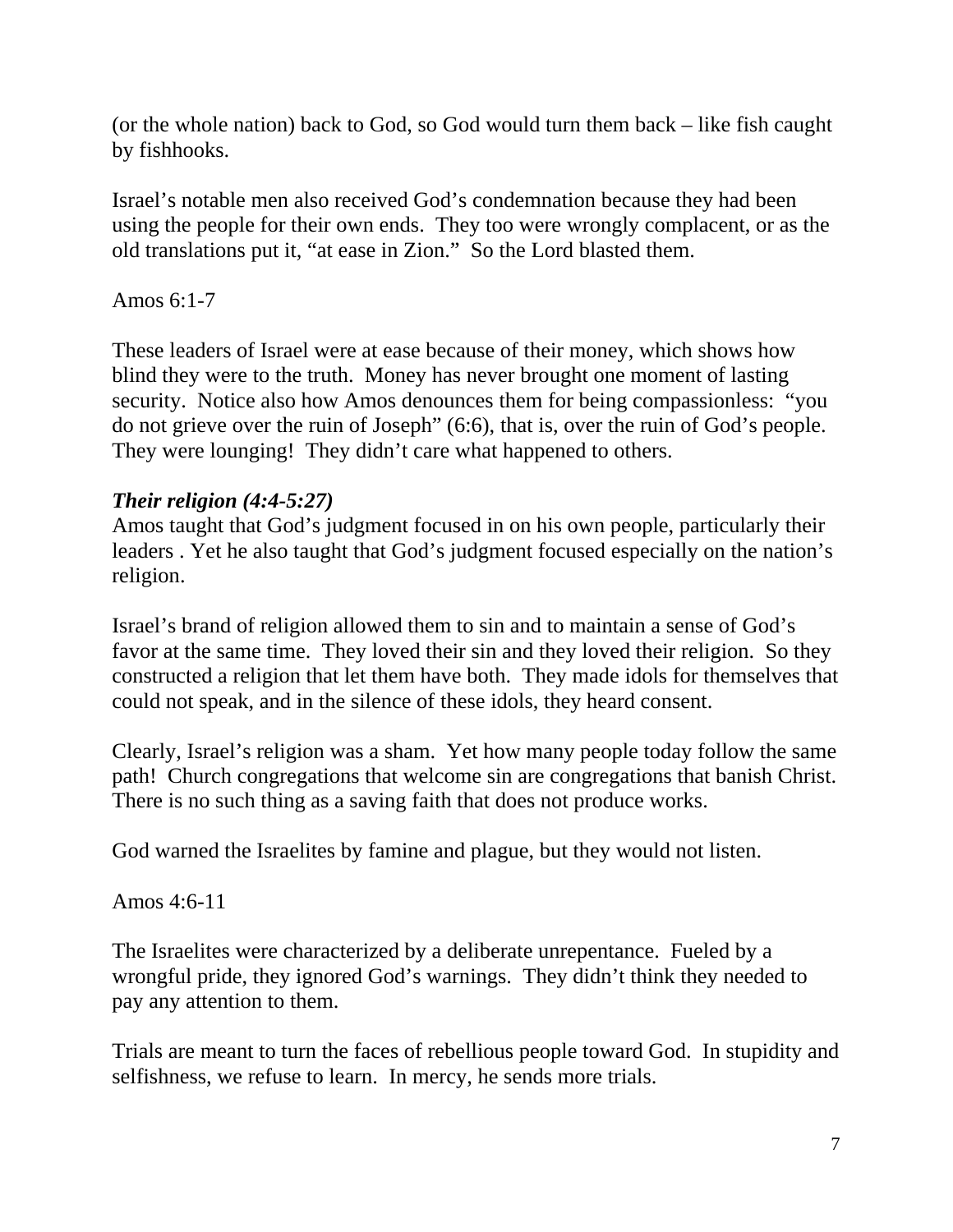So God summoned Israel to appear before him: "Therefore this is what I will do to you, Israel, and because I will do this to you, prepare to meet your God, O Israel" (4:12). Then he reminded them who it was that summoned them: "He who forms the mountains, creates the wind, and reveals his thoughts to man, he who turns dawn to darkness, and treads the high places of the earth – the Lord God Almighty is his name" (4:13). Terrible judgment awaited them, but they could still repent.

Amos 5:4-6

Israel's homemade gods – bull statues in Dan and Bethel – would not save them, especially form God's wrath at their blatant, grievous sins.

Amos 5:10-13

One of the most obvious ways we can see that these days of prosperity in Israel were marked by sinfulness was in how the people abused the poor. The poor were valued less than silver, less even than a pair of sandals (2:6; 8:6). Their heads were trampled on (2:7). They were oppressed and crushed. They were forced to give what little money they had to make the rich fatter! The poor were treated merely as difficulties to be overcome or, at least, ignored.

While abusing the poor, the Israelites also denied justice. In fact, they actively worked to obstruct it. A few more dollars in the pocket was worth more to them than justice. Righteousness did not matter so much as money. No wonder Amos says, "the times are evil" (5:13). What a tragic summary of days supposedly filled with peace and prosperity! But so it was, from God's perspective.

The evaluations of Wall Street and the evaluations of heaven are not always the same.

A failure to show concern for the poor shows a misunderstanding of our own fragile situation – our own pressing need for God's merciful attention to us in our sin. A religion that allows its adherents to take advantage of the poor, oppress the righteous, obstruct justice, and ignore God's warnings is a false religion.

If any Israelites thought their false religion would help them, they were about to find out otherwise. The real God was about to show up, not the false god they had constructed in their minds and who always approved of them.

Amos 5:18-24, 27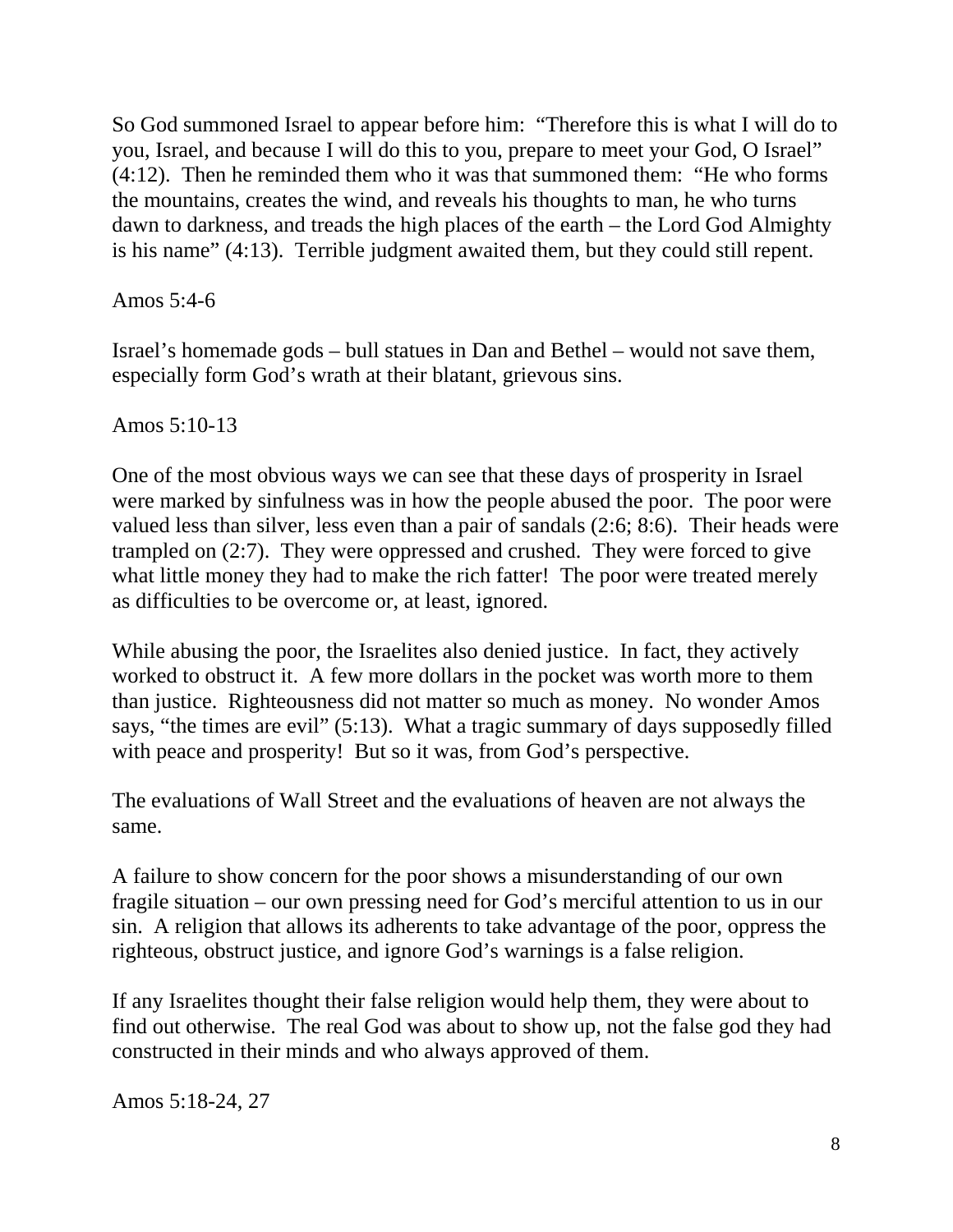### **The Character and Cause of God's Judgment**

God will judge sin with mercy, with justice, and with certainty.

### *The character of God's judgment (chapter 7 and 9)*

*With mercy.* Being notified of God's coming judgment is alarming, yet God's warning came accompanied with assurances of and opportunities for mercy.

In the last few verses of the book, God promises that the long night of his judgment will end.

Amos 9:11-15

Prosperity will return with God's mercy. Indeed, it never comes otherwise in this fallen world.

*With justice.* God's judgment will come accompanied by mercy, but it will also be characterized by justice. He will measure out his justice with precision.

Amos 7:7-9

*With certainty.* 

Amos 7:10-17

It seems that Amos had begun preaching at Bethel, the northern kingdom's most important shrine. Amaziah, a priest at the royal shrine and a high official, forbade Amos from prophesying and sent a message to the king misrepresenting Amos's words (our critics are rarely the most accurate sources for what we say). Yet Amaziah could not stop God or his word by banishing Amos back to Judah. We don't know much about this interaction, but Amaziah's words are ironic: "Go back to the land of Judah. Earn your bread there and do your prophesying there" (7:12). Amaziah, this priest-for-hire, assumed that he was talking to another priestfor-hire just like him, but for perhaps the first time in his life, he was speaking to the real thing: a prophet sent by God who didn't care a whit about the money.

## **The Cause of God's Judgment (chapter 8)**

Chapter 8 provides the final reminder of the cause of God's judgment: God would judge because of sin. The chapter should also remind us of how much God cares about people.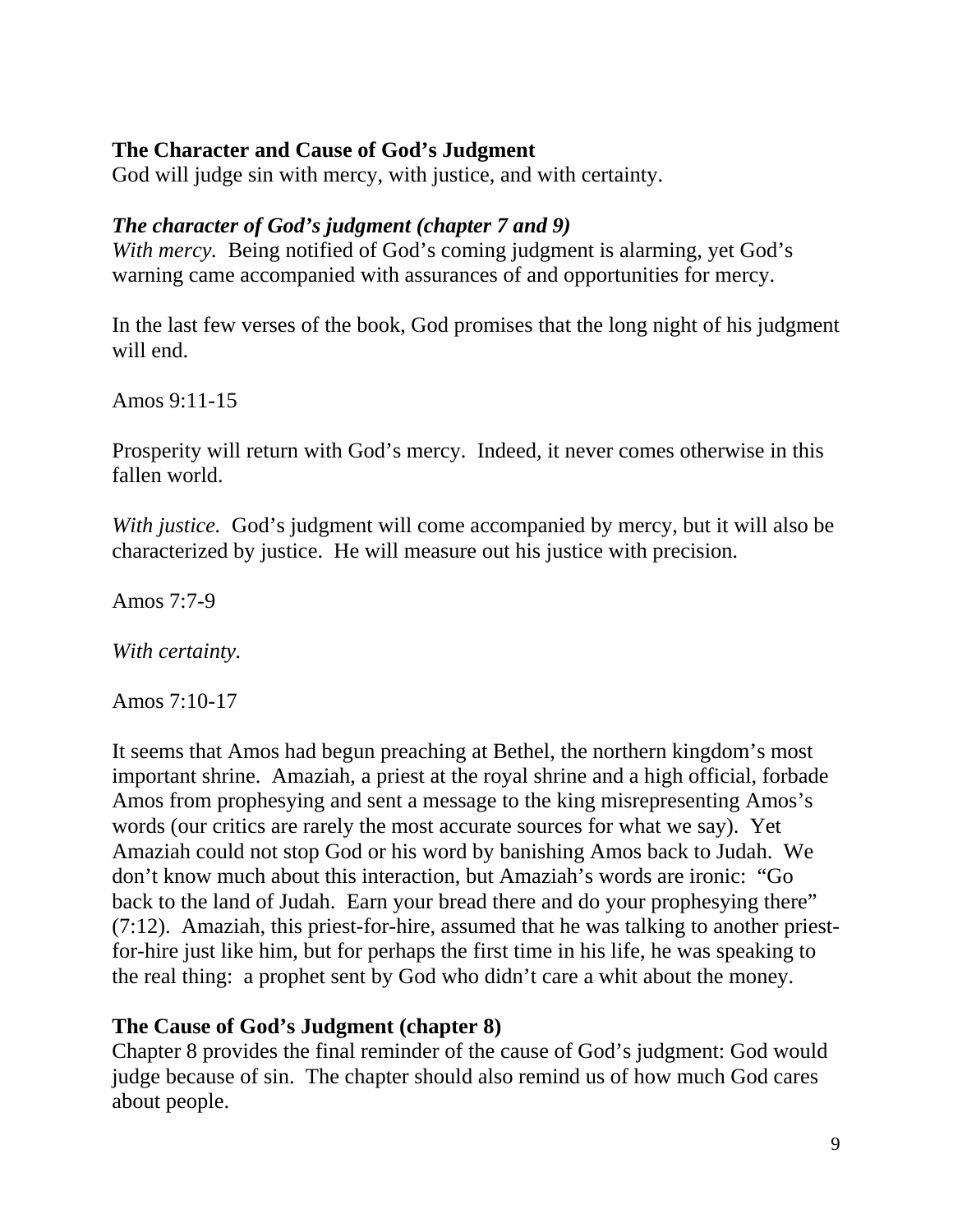The Lord presents Israel's sin as a basket of summer fruit – ripe for the harvest. The picture is perhaps the grimmest picture in this grim book.

Amos 8:1-10

Since they ignored God's Word, God would take his Word from them. In some of the most chilling words in the book, we read

Amos 8:11-12

In Israel's history, this prophecy would come true as prophets like Amos and Hosea died or at least ceased to prophesy and God sent none to replace them. Instead of hearing the cries of God's prophets, the people of Israel would, several decades later, hear the battle cry of Assyrian invaders.

Mark Dever once taught an all-day seminar on Puritanism in London. He said he guesses the attendees had nothing better to do on Saturday than to sit through a sixhour history lesson in a church basement. At one point he asked whether any of the had ever observed the iron ring beside a pulpit. A few of them nodded, but nobody seemed to know what they were. He told them that such rings would have been the gifts from church congregations to preachers in the late sixteenth and early seventeenth centuries, and that the rings held hourglasses. Preachers would have one or two turns of the hourglass allotted to them for preaching.

When he said this, one woman audibly gasped, and then asked, "What time did that leave for worship?"

Dever says that at that moment he could feel the whole Reformation crashing down around him. He let a couple of moments of silence pass in order to compose himself, and then he said to her, "Please understand that when these gifts were given, some of the people in the churches would have been old enough to remember the smell of the burning flesh of people who had died trying to translate God's Word into the common language. These churches were hungry for God's Word. They realized that their greatest blessing in life was hearing, embracing, and living out God's Word."

Do you recognize the blessing we have in hearing God's Word? Losing it would be the worst judgment imaginable. Treasure every opportunity you have to hear God's Word.